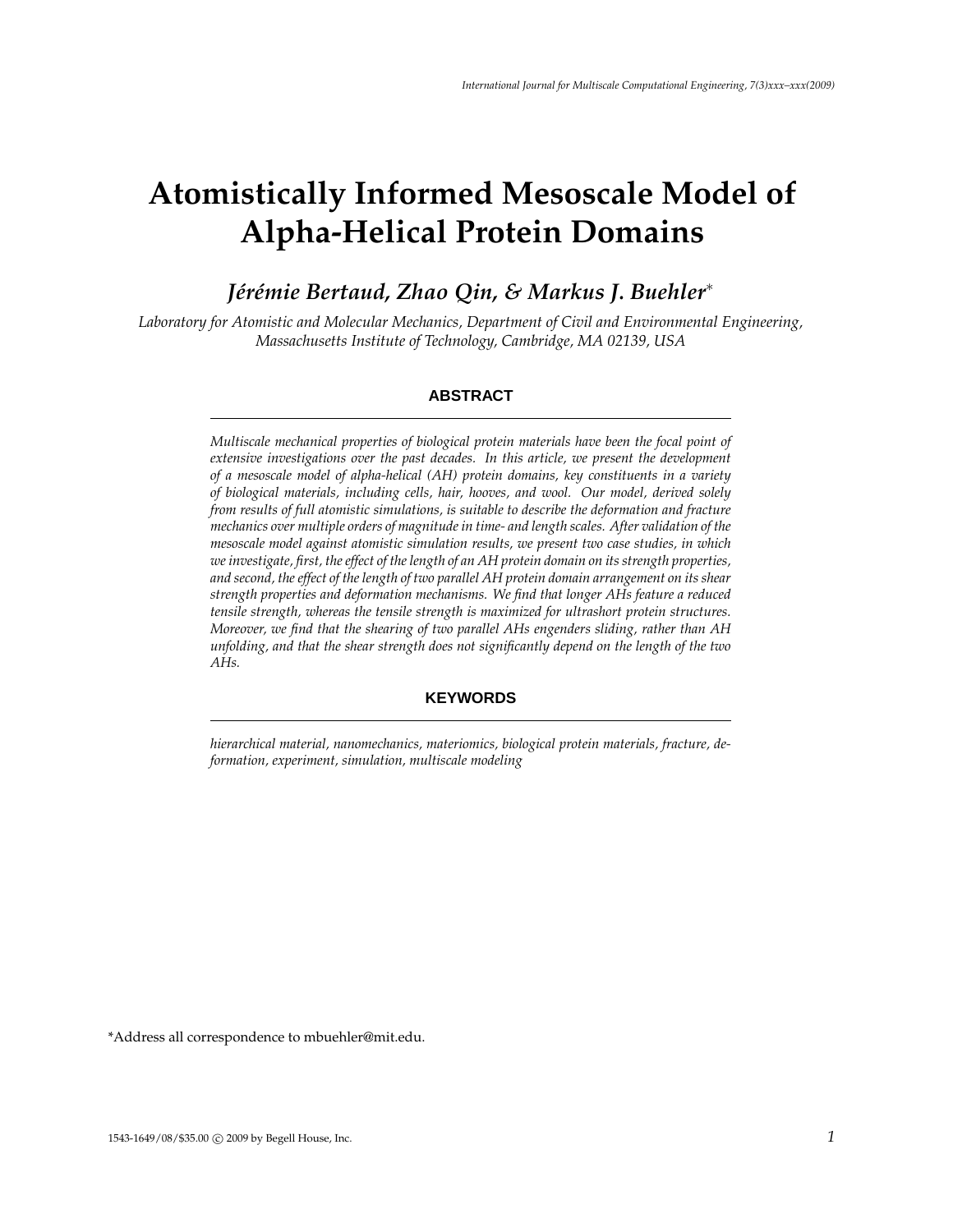# **1. INTRODUCTION**

Proteins constitute critical building blocks of life, forming biological protein materials (BPMs) such as hair, bone, skin, spider silk, and cells, which play an important role in providing essential mechanical functions to biological systems [1–5]. Flaws and failure of these materials can cause serious diseases and malfunctions in biological organisms, for example, due to misfolded protein structures. However, the fundamental deformation and failure mechanisms of biological protein materials remain largely unknown, partly due to a lack of understanding of how individual protein building blocks respond to mechanical load and how they participate in the function of the overall biological system. Significant advances in experimental, theoretical, and computational materials science have enabled a deeper understanding of BPMs through the linking of structure-process-property (SPP). The material properties of biological materials have been the focal point of extensive studies over past decades, leading to formation of a research field that connects biology and materials science, referred to as materiomics. Materiomics utilizes mechanistic insight, based on SPP relations in their biological context, to provide a basis for understanding disease processes; to develop new approaches to treating genetic and infectious diseases, injury, and trauma; and to enhance engineered materials via translating material concepts from biology. Computational bottom-up multiscale approaches provide methods for rapid screening of SPP relations.

The behavior of materials, in particular, their mechanical properties, are intimately linked to the atomic microstructure of the material. Whereas crystalline materials show mechanisms such as dislocation spreading or crack extension [6–8], biological materials feature molecular unfolding or sliding, with a particular significance of rupture of chemical bonds such as hydrogen bonds (H-bonds), covalent cross-links, or intermolecular entanglement. Additional mechanisms operate at larger length scales, where the interaction of extracellular materials with cells and of cells with one another, different tissue types, and the influence of tissue remodeling (at longer timescales) become more evident. The dominance of specific mechanisms is controlled by geometrical parameters, the chemical nature of the molecular interactions, and the structural arrangement of the protein elementary building blocks across many hierarchical scales, from nano to macro. The multiscale understanding of how molecular structures participate in macroscale deformation of biological tissues remains an outstanding challenge, and multiscale computational approaches are believed to play a crucial role in advancing this field.

What is the significance of mechanics of biological protein materials? The mechanical properties of biological materials have wide-ranging implications for biology. In cells, for instance, mechanical sensing is used to transmit signals from the environment to the cell nucleus or to control tissue formation and regeneration [1–5, 9]. The structural integrity and shape of cells is controlled by the cell's cytoskeleton, which resembles an interplay of complex protein structures and signaling cascades arranged in a hierarchical fashion. Bone and collagen, providing structure to our bodies, or spider silk, used for prey procurement, are examples of materials that have incredible elasticity, strength, and robustness unmatched by many synthetic materials, which can mainly be attributed to its structural formation with molecular precision. This transfer of concepts observed in biology into technological applications and new materials design remains a big challenge with a potentially big payoff. In particular, the combination of nanostructural and hierarchical features into materials developments could lead to significant breakthroughs in the development of new materials that mimic or exceed the properties found in biological analogs. The characterization of material properties for biological protein materials may also play a crucial role in developing a better understanding of diseases. Injuries and genetic diseases are often caused by structural changes in protein materials (e.g., defects, flaws, changes to the molecular structure), resulting in failure of the material's intended function. This approach enables one to probe how mutations in structure alter the properties of protein materials. In the case of osteogenesis imperfecta (brittle bone disease), for instance, molecular-scale models predict a softening of bone's basic collagen constituent [10]. These observations may eventually provide explanations of the molecular origin of certain diseases. Additionally, these findings provide evidence that material properties play an essential role in biological systems, and that the current paradigm of focusing on biochemistry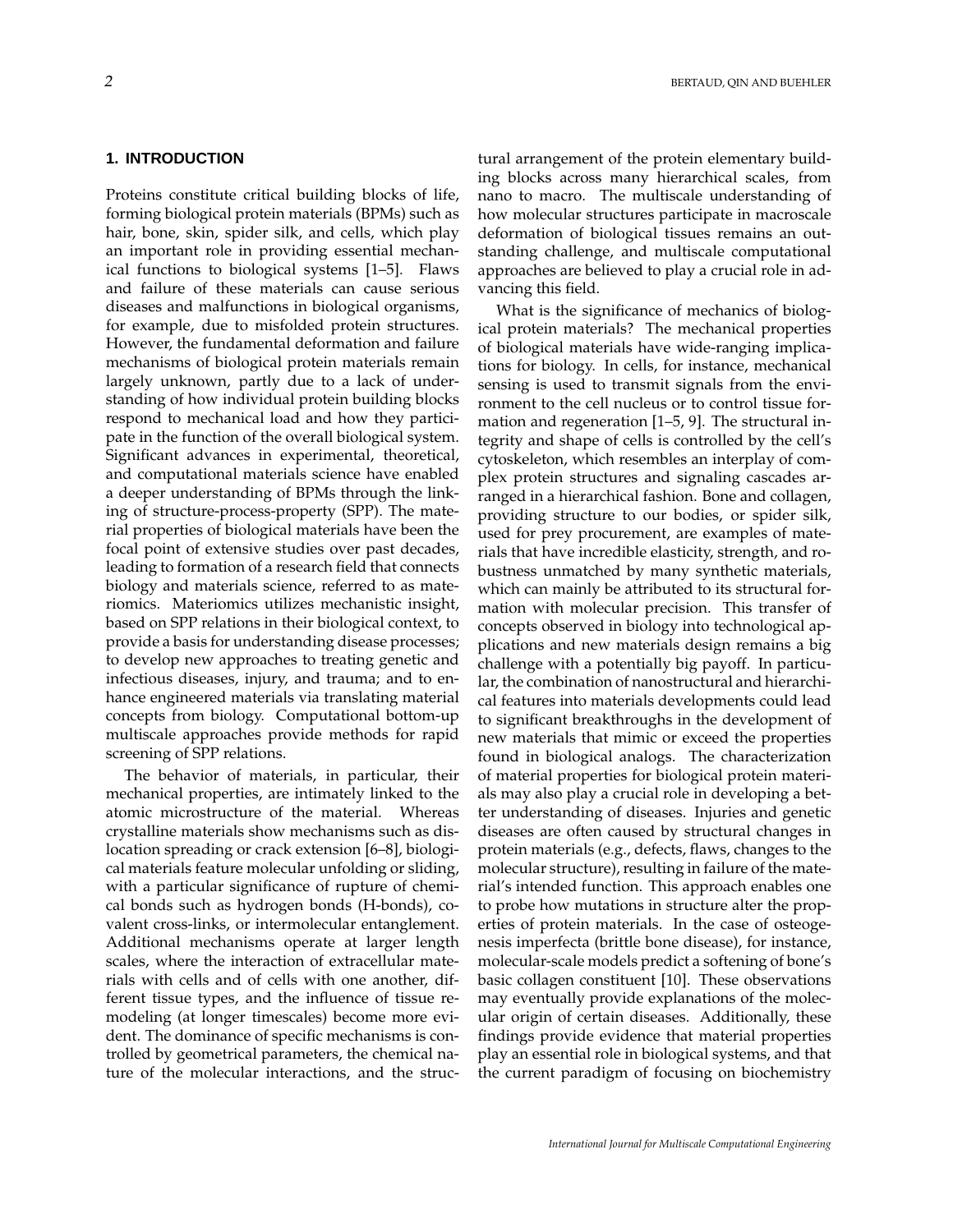alone as the cause of diseases is insufficient. It is envisioned that the long-term potential impact of this work can be used to predict diseases in the context of diagnostic tools by measuring material properties, rather than focusing on symptomatic chemical readings alone. Such approaches have been explored for cancer and malaria, for instance [11, 12].

This article is focused on the analysis of AH protein domains, as they appear, for instance, in intermediate filaments in the cell's cytoskeleton. Figure 1 displays the multiscale hierarchical structure of this protein network. The work reported here is focused on the smallest of all elements in this protein material: the mechanics of a single AH (see Fig. 1, bottom).

# **1.1 Review: Multiscale Methods for Protein Materials**

Multiscale simulation models for protein materials have become increasingly popular in recent years and have enabled the direct link between experiment and theoretical bottom-up descriptions of materials (Fig. 2). Here we provide a review of popular



**FIGURE 1.** Overview of different material scales, from nano to macro, here exemplified for the cellular protein network vimentin intermediate filaments. To understand their deformation and fracture mechanisms, it is crucial to elucidate atomistic and molecular mechanisms at each scale. Computational multiscale approaches thereby play a crucial role in transcending through multiple scales in length and time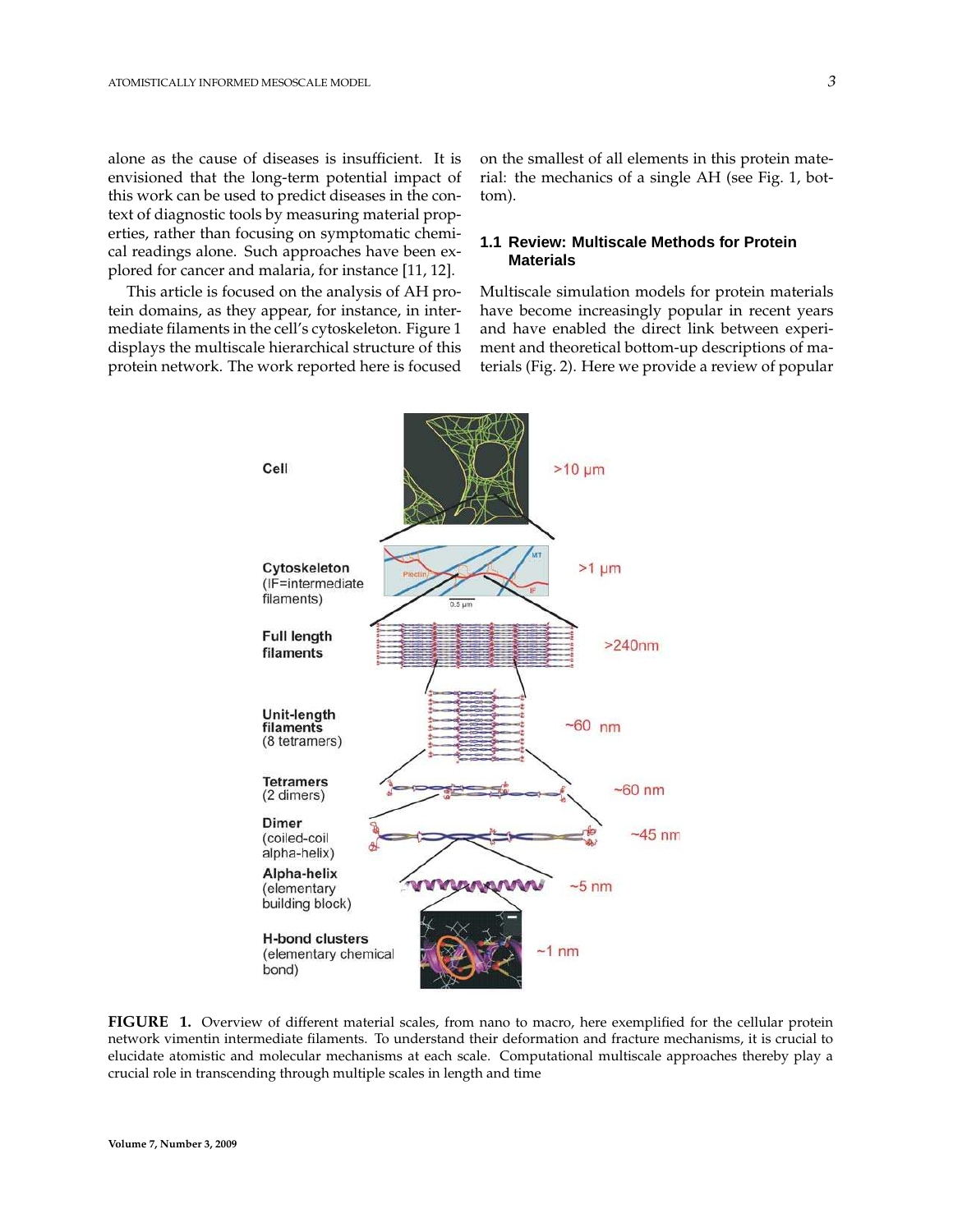

**FIGURE 2.** Overview of computational and experimental methods. Hierarchical coupling of different computational tools can be used to traverse throughout a wide range of length- and timescales. Such methods enable one to provide fundamental insight into deformation and fracture phenomena, across various time- and length scales. Handshaking between different methods enables one to transport information from one scale to another. Eventually, results of atomistic, molecular, or mesoscale simulation may feed into constitutive equations or continuum models. While continuum mechanical theories have been very successful for crystalline materials, biological materials require statistical theories (e.g., the Bell model discussed in Section 2.3 and related formulations) to describe elasticity and strength. Experimental techniques, such as the atomic force microscope, molecular force spectroscopy, nanoindentation, or magnetic/optical tweezers, now overlap into atomistic and molecular approaches, enabling direct comparison of experiment and simulation. Techniques such as X-ray diffraction, infrared spectroscopy, or nuclear magnetic resonance (NMR) provide atomic-scale resolution information about the 3-D structure of protein molecules and protein assemblies

multiscale approaches to describe the mechanics of proteins in a multiscale setting.

Single-bead models are the most direct approach taken for studying macromolecules. The term *single bead* derives from the idea of using single beads, that is, point masses, for describing each amino acid in a protein structure. The Elastic Network Model (ENM) [13], Gaussian Network Model [14], and Gomodel [15] are well-known examples that are based on such bead model approximations. These models treat each amino acid as a single bead located at the  $C_{\alpha}$  position, with mass equal to the mass of the amino acid. The beads are connected via harmonic bonding potentials, which represent the covalently bonded protein backbone. In Go-like models, an additional Lennard-Jones–based term is included in the potential to describe short-range nonbonded interactions between atoms within a finite cutoff separation. Despite their simplicity, these models have been extremely successful in explaining thermal fluctuations of proteins [16] and have also been implemented to model the unfolding problem to elucidate atomic-level details of deformation and rupture that complement experimental results [17– 19]. A more recent direction is coupling of ENM models with a finite element–type framework for mechanistic studies of protein structures and assemblies [20].

Using more than one bead per amino acid provides a more sophisticated description of protein molecules. In the simplest case, the addition of another bead can be used to describe specific sidechain interactions in proteins [21]. Higher-level models, for instance, four- to six-bead descriptions, capture more details by explicit or united atom description for backbone carbon atoms, side chains, and carboxyl and amino groups of amino acids [22, 23]. Even coarser-level multiscale modeling methods have been reported more recently, applied to model biomolecular systems at larger time- and length scales. These models typically employ superatom descriptions that treat clusters of amino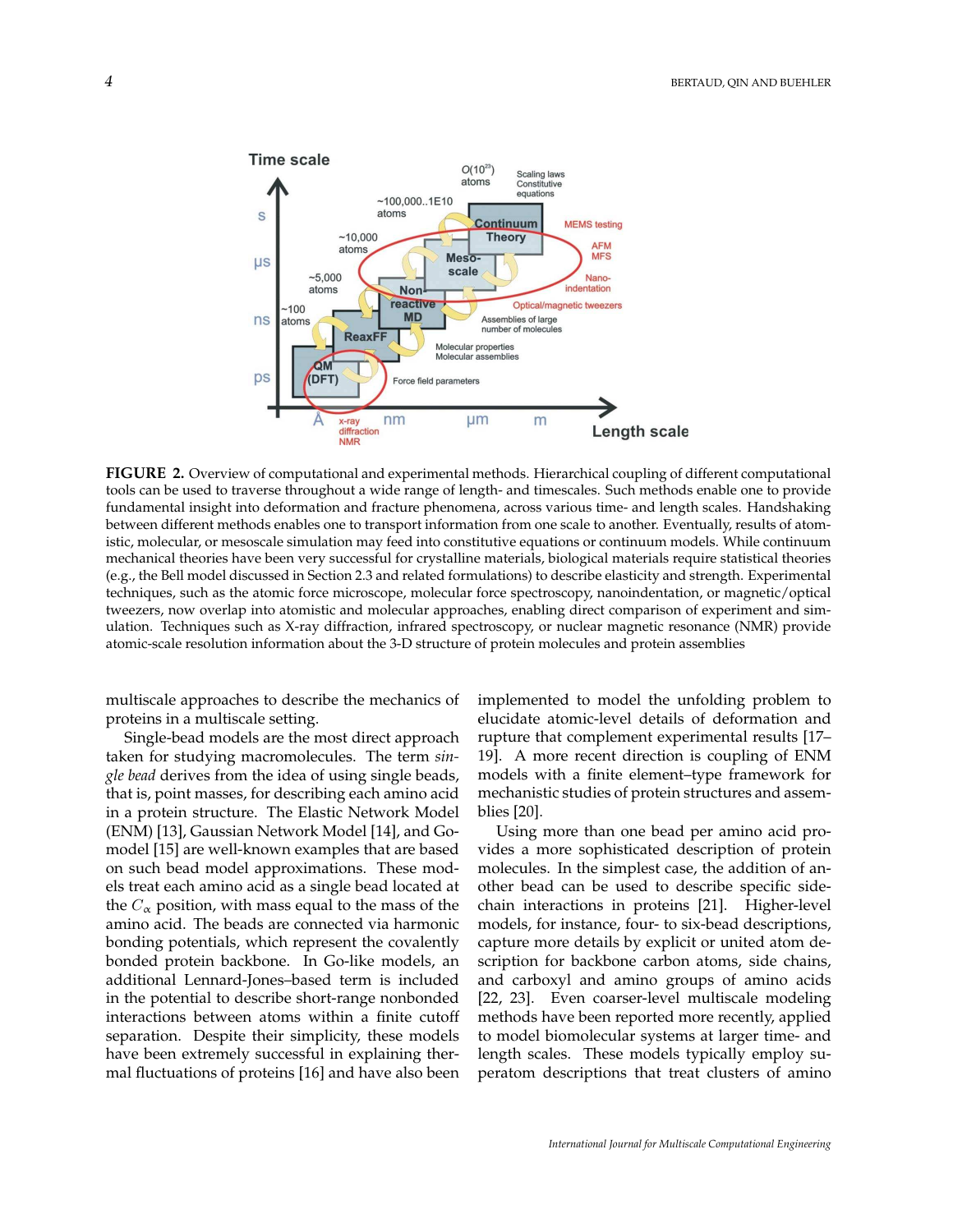acids as beads. In such models, the elasticity of the polypeptide chain is captured by simple harmonic or anharmonic (nonlinear) bond and angle terms. These methods are computationally quite efficient and capture shape-dependent mechanical phenomena in large biomolecular structures [24], and can also be applied to collagen fibrils in connective tissue [25] as well as mineralized composites such as nascent bone [26]. In this article, we develop such a coarse-level description of AH protein domains.

## **1.2 Outline of This Article**

The plan of this article is as follows. In Section 2, we begin with a presentation of the computational setup. This includes a detailed description of the mesoscopic model formulation, the fitting procedure, and validation. We present a review of strength models for protein domains, with a focus on descriptions derived from the Bell model. Section 3 is dedicated to a discussion of computational results obtained using the mesoscale model, here applied to study the length dependence of strength properties of AH protein domains in single and parallel arrangements. We conclude in Section 4 with a discussion and an outlook for future research.

# **2. COMPUTATIONAL METHODS**

In the following sections, we describe our atomisticbased multiscale simulation approach used to develop a mesoscale description of AH protein domains. The setup of the coarse-grained model for AH protein domains is based on the geometry of an AH, which features a linear array of turns or convolutions; during rupture, any one of these convolutions ruptures, as reported in earlier simulation studies [27]. In our model, every convolution is represented by one bead so that an entire AH is represented by a linear combination of multiple beads.

#### **2.1 Coarse-Graining Approach**

To achieve the coarse-grained description, the entire sequence of amino acids that makes up the AH structure is replaced by a collection of beads that are linked to their neighbors by a single-type bond, as shown in Fig. 3. An AH consists of a series of convolutions, where each features 3.6 residues. This protein secondary structure is stabilized through the  $(a)$ 



**FIGURE 3.** Schematic of the coarse-graining procedure, in which we replace the full atomistic representation by a mesoscopic bead model. A pair of beads represents one turn in the alpha-helix (AH; also called a convolution) and thus 3.6 residues (each bead also has the corresponding mass). In the atomistic representation, the folded states of the turns are stabilized by the presence of 3.6 H-bonds between turns. In the mesoscopic bead model, this is represented by using a double-well potential to describe the energy landscape under bond stretching. Different AH chains interact with a Lennard-Jones potential to describe intermolecular adhesion

presence of H-bonds between the O atom of residue *n* and the N atom of residue  $n + 4$  (there are 3.6 Hbonds between turns, on average).

In our coarse-grained model, we aim at capturing the main structural and energetic features of an AH protein domain. Full atomistic molecular dynamics (MD) simulations have confirmed that H-bonds break in clusters of three to four (corresponding to one convolution) for pulling velocities lower than  $0.3 \text{ m/s}$  [27]. Thus, to capture the role of the convoluted structure on AH protein strength, the size of one bead (the smallest unit of our system) represents one convolution of the AH, with the corresponding mass that reflects all atoms that are represented by that bead. Our model is set up to study AH protein domain strength for pulling velocities lower than 0.3 m/s.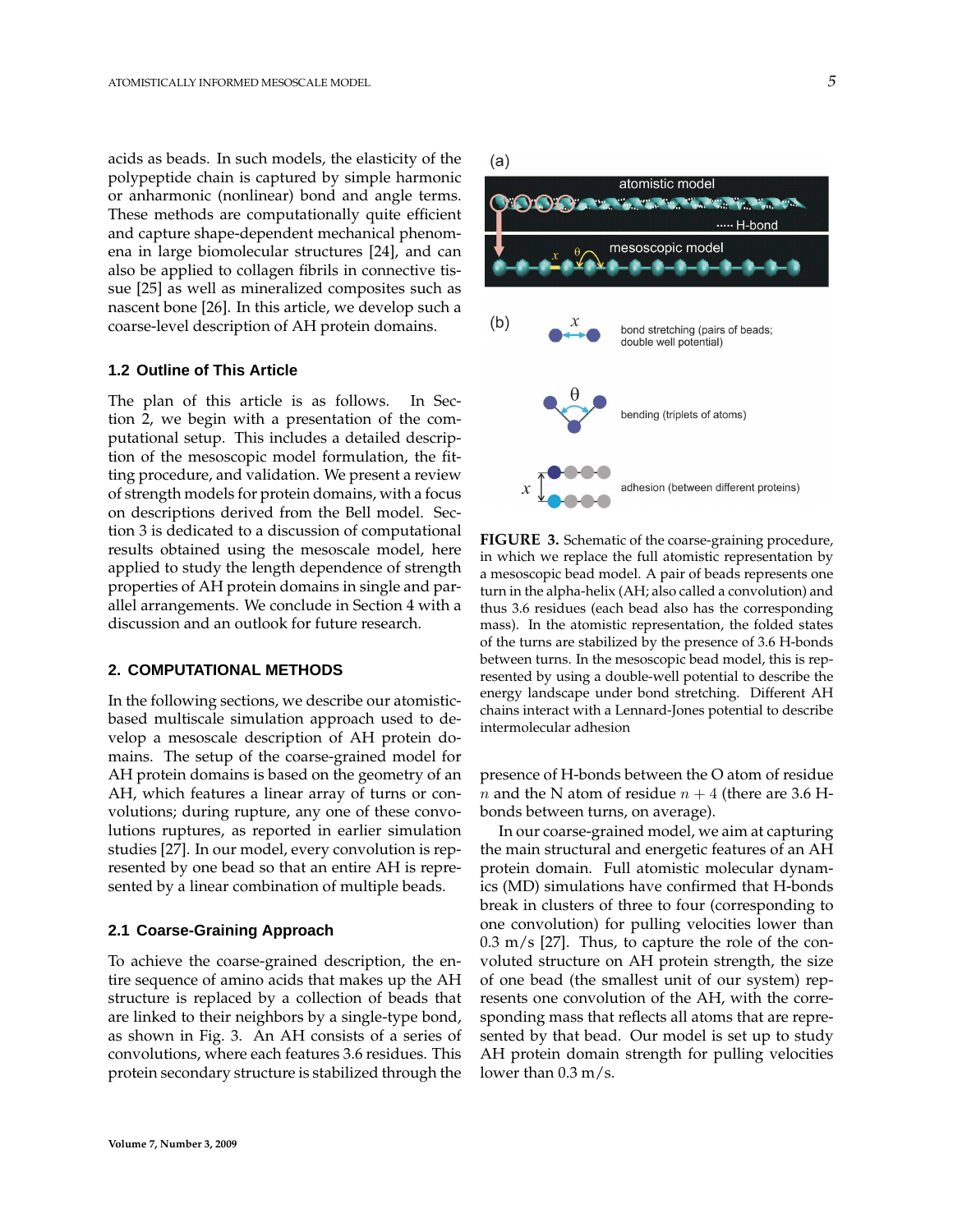The beads interact according to a bond potential and an angle potential. We choose a doublewell bond potential to capture the existence of two equilibrium states for a convolution, corresponding to the folded and unfolded configuration (see Fig. 4 for the energy landscape and snapshots of atomistic geometries of the folded and unfolded states). The model does not involve explicit solvent; rather, the effect of solvent on the breaking dynamics of AH convolutions is captured in the effective double-well potential. Through this formulation, the bond potential can describe the microscopic details of the rupture mechanism of the 3.6 H-bonds between each convolution under force, and the transition from the folded states to the unfolded states of convolutions through an energy barrier that separates the two states. Yet the description is sufficiently coarse so that it enables a significant computational speedup and efficiency compared with



**FIGURE 4.** Double-well profile of the bond stretching potential in the bead model, representing the energy landscape associated with unfolding of one convolution. The numerical values of the equilibrium states  $(x_0 \text{ and } x_1)$ , energy barriers ( $E_b$  and  $E_r$ ), and the transition state  $x_{tr}$  are obtained from geometric analysis of the AH geometry as well as full atomistic simulations. The transition state (local energy peak of the potential) corresponds to the breaking of the 3.6 H-bonds between two convolutions of the AH. After failure of these weak bonds, the convolution unfolds to a second equilibrium state with a larger interbead distance. Under further loading, its covalent bonds begin to be stretched, which leads to a second increase of the potential at large deformation

the full atomistic description. To characterize interactions between AH protein domains in a parallel arrangement, we use a Lennard-Jones (LJ) potential between pairs of beads of different strands. This describes the adhesion energy between AHs.

The mathematical expression for the total energy of the system is given by

$$
E = E_T + E_B + E_S \tag{1}
$$

where  $E_T$  is the total tensile energy,  $E_B$  is the total bending energy, and  $E<sub>S</sub>$  is the total intermolecular interaction energy. The total bending energy is given by the sum over all triples of beads,

$$
E_B = \sum_{\text{triplets}} \Phi_B(x) \tag{2}
$$

The angle potential is given by

$$
\Phi_B(\theta) = \frac{1}{2} K_B (\theta - \theta_0)^2
$$
 (3)

where  $K_B$  relates to the bending stiffness of the molecule  $EI$ , with  $\theta$  as the interbead angle (in triplets of atoms) and  $\theta_0$  as the equilibrium angle. The bending stiffness parameter  $K_B$  is given by

$$
K_B = \frac{3EI}{x_0} \tag{4}
$$

with  $x_0$  denoting the equilibrium bead distance, which corresponds to the equilibrium distance of one folded convolution, and  $EI$  as the bending stiffness of the alpha helix. The total tensile energy is given by the sum over all pair-wise interactions,

$$
E_T = \sum_{\text{pairs}} \Phi_T(x) \tag{5}
$$

The double-well bond potential  $\phi_T(x)$  is given by (see also Fig. 4 for a schematic)

$$
\Phi_T(x) = \begin{cases}\n\frac{E_b}{x_b^4} (x - x_{tr})^2 (x - x_{tr} - \sqrt{2} \cdot x_b) \\
\times (x - x_{tr} + \sqrt{2} \cdot x_b) + E_b, & x < x_{tr} \\
\frac{E_r}{x_r^4} (x - x_{tr})^2 (x - x_{tr} - \sqrt{2} \cdot x_r) \\
\times (x - x_{tr} + \sqrt{2} \cdot x_r) + E_b, & x_{tr} \le x\n\end{cases}
$$
\n(6)

The first equilibrium with reaction coordinate  $x_0$ (first potential minimum) corresponds to the folded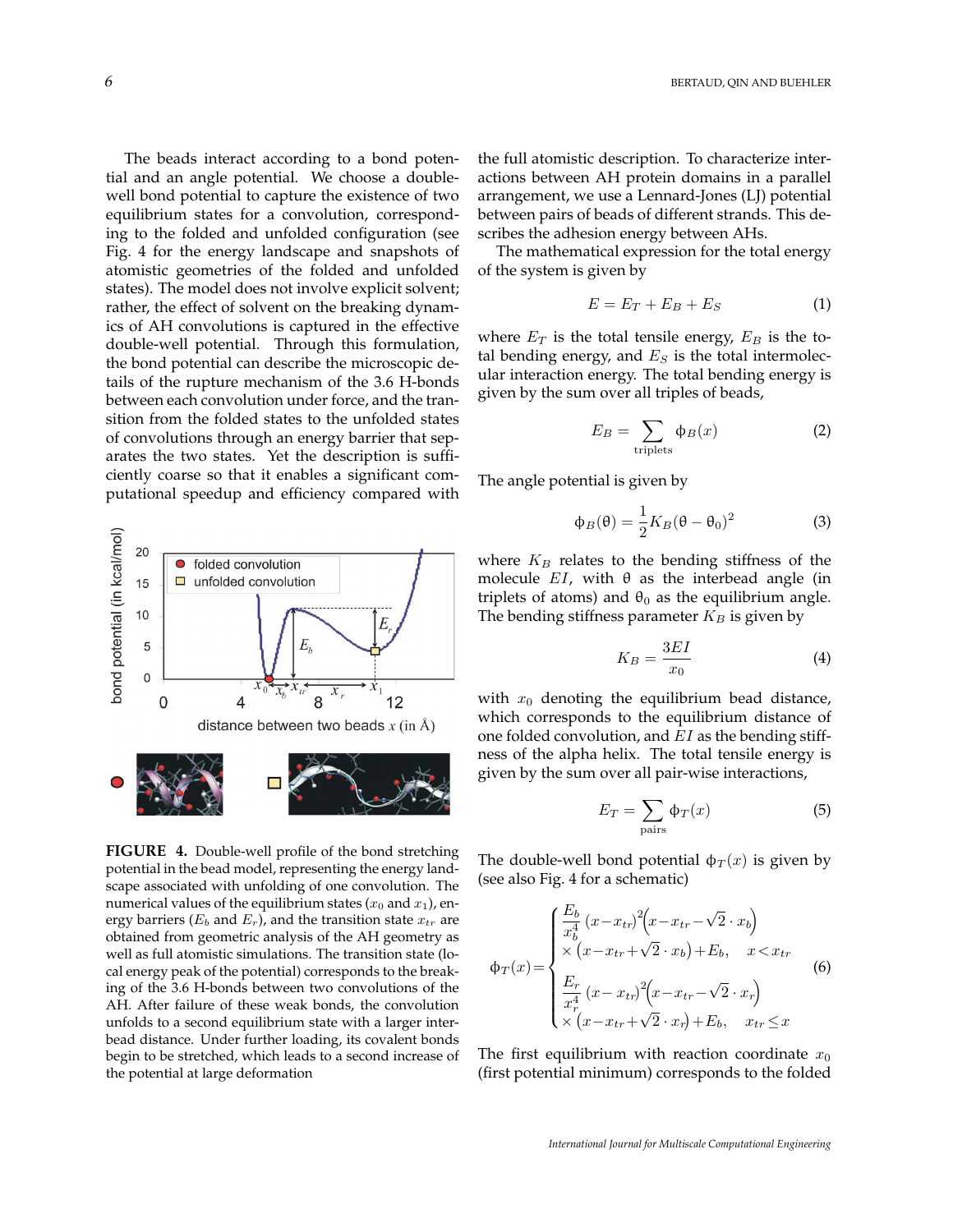state of one turn of an AH under no force. The transition state (energy barrier  $E_b$ ), with position  $x_{tr}$  (peak of the potential between two wells), corresponds to the breaking of the 3.6 H-bonds between two turns of the AH. After failure of these weak bonds, the turn unfolds to a second equilibrium state. This corresponds to the second potential minimum with a larger interbead distance,  $x_1$ . Under further loading, its backbone bonds begin to be stretched, which leads to a second increase of the potential. The parameters  $x_b$  and  $E_b$  represent the distance and energy barrier required to unfold one convolution. Similarly,  $x_r$  and  $E_r$  correspond to the refolding process.

The total intermolecular interaction energy  $E_S$  is given by the sum over all pair-wise interactions between beads of different AH protein domains:

$$
E_S = \sum_{\text{pairs}} \Phi_S(x) \tag{7}
$$

The adhesion potential  $\phi_S$  is described by a LJ potential:

$$
\Phi_S(x) = 4 \cdot \varepsilon \cdot \left[ \left( \frac{\sigma}{x} \right)^{12} - \left( \frac{\sigma}{x} \right)^6 \right] \tag{8}
$$

The energy minimum  $\varepsilon$  of the LJ potential corresponds to the adhesion energy per convolution between two AHs in equilibrium divided by 3.51 (factor that takes into account the fact that we do not use a cutoff distance for the LJ potential, and therefore the adhesion energy for each bead is the same as the adhesion energy estimated from full atomistic simulation); and  $x$  is the distance between mesoscale particles. The zero-crossing distance σ is linked to the equilibrium bead distance  $d_0$  (equilibrium spacing between two AHs) by

$$
d_0 = 2^{1/6} \cdot \sigma \tag{9}
$$

# **2.2 Parameter Fitting: Linking Atomistic and Mesoscale**

The parameters are determined through a fitting procedure against geometric properties of AHs as well as full atomistic MD simulation results in explicit solvent. We fit the energy barrier measured from MD simulation to the energy barrier in the mesoscale model formulation. The mass of each bead corresponds to the approximate average mass of one turn or 3.6 residues, leading to 400 amu.

The two parameters of the angle potential are introduced in Eq. (3). The value of the equilibrium angle  $\theta_0$  is 180°, based on the geometry of the AH structure. The bending stiffness parameter  $K_B$ is linked to molecular parameters as described by Eq. (4) and therefore can be determined from full atomistic simulations of bending studies of AH protein domains (we use the results reported in [28]). We find that  $K_B = 21.589$  kcal/mol/rad<sup>2</sup>. The parameters of the tensile double potential are introduced in Eq. (6) (see also Fig. 4). We find that  $x_0 = 5.4$  Å for the equilibrium bead distance of the folded state, which corresponds to the length of one folded convolution. The distance  $x_b$  between the folded state equilibrium and the transition state corresponds to the distance to break 3.6 H-bonds, which leads to the unfolding of the convolution, and the parameter  $E_b$  is the corresponding energy barrier (full atomistic MD simulations [27] have confirmed that H-bonds in convolutions indeed break in clusters). These two parameters are determined from fitting against full atomistic simulations of tensile loading experiments of AH domains, for a range of pulling rates below 0.3 m/s [27]. We find that  $x_b = 1.2$  Å and  $E_b = 11.1$  kcal/mol by fitting the theoretical strength model described in the next section to these full atomistic studies. The equilibrium bead distance of the unfolded state,  $x_1$ , is determined by fitting the mesoscopic force-strain curve against the atomistic simulation results at large deformation. The parameter describes at what strain levels an AH convolution is completely unfolded and when further strain leads to significant stiffening due to stretching of the protein backbone. Therefore we adjust  $x_1$  so that the angular point between the plateau regime and the backbone stretching regime occurs at the same strain as in the atomistic simulation curve. We find that  $x_1 = 10.8$  Å, which corresponds to twice the length of the folded state. Last, the energy barrier  $E_1$  to refold a so-called broken convolution must be smaller than  $E_b$  since the folded state is the most favorable state for a convolution in equilibrium. On the basis of a suggestion put forth in [29], we determine that  $E_1 = 0.6E_b$ (it is noted, however, that the resulting mechanical properties of the AH are insensitive to variations of choices of  $E_1$ , as long as  $E_1 < E_b$ ).

The two parameters of the intermolecular potential are introduced in Eqs. (8) and (9). The parameter  $ε$  is obtained from the measurement of the min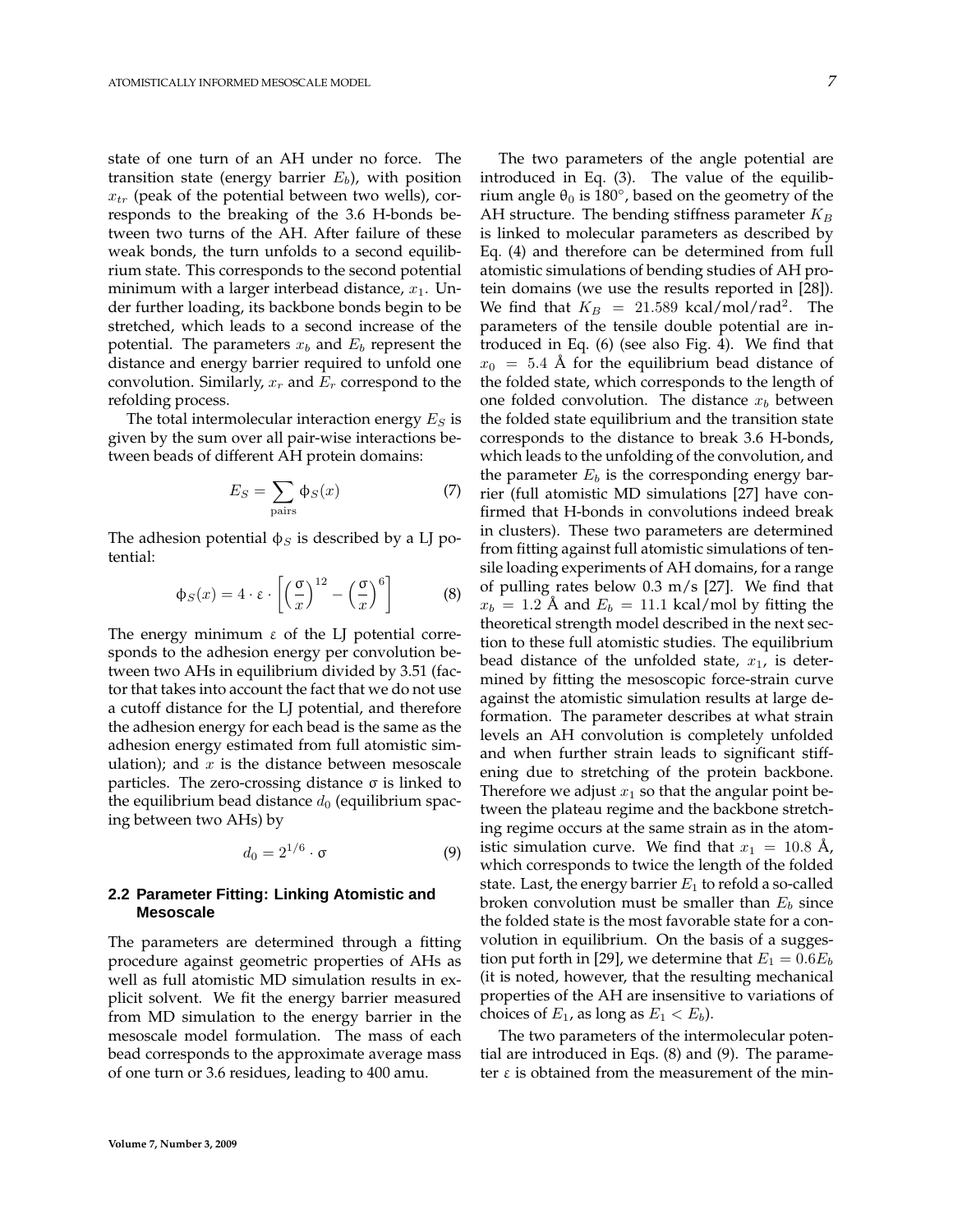imum of the adhesion energy per convolution between two AHs in equilibrium, and the parameter  $d_0$  is obtained from the equilibrium spacing between two AHs. They are determined from full atomistic simulations, as shown in Fig. 5. We consider two identical AHs in parallel. Each AH contains 100 glutamine amino acids, with an approximate length of  $150 \text{ Å}$ . The two AHs are kept parallel to each other at a distance of  $d$  by fixing all the  $C_{\alpha}$  atoms in each chain, while all other atoms (including side chains) are free to move. We use the CHARMM-19 force field with excluded volume implicit solvation model (Effective Energy Function 1, EEF1) [30, 31]. Full atomistic simulations are carried out with the Chemistry at HARvard Macromolecular Mechanics (CHARMM) package. We consider a series of molecular arrangements with systematically increasing intermolecular distance  $d_i$ ; for each case, we record the potential energy after energy minimization. Figure 5 shows the results of the adhesive properties between two AHs, where we systematically change the intermolecular spacing between two parallel AHs. The MD studies reveal that



**FIGURE 5.** Full atomistic model with implicit solvent calculation with CHARMM, used here to identify the intermolecular adhesion between two parallel AHs. This simulation reveals that the adhesion energy is  $\gamma =$ 1.262 kcal/mol/ $\AA$ , that is, 6.815 kcal/mol per convolution, with an equilibrium spacing of  $12.1$  Å. The full atomistic simulation is carried out for a AH sequence made of glutamine amino acids

the adhesion energy is  $\gamma = 1.262 \text{ kcal/mol/A (cor-}$ responding to the minimum of the adhesive energy function), reached at  $d_0 = 12.1$  Å equilibrium spacing, leading to a LJ distance parameter  $\sigma = 10.8$  Å. The adhesion energy per convolution is linked to the LJ parameter  $ε$ , which is determined to be  $ε =$ 6.815 kcal/mol.

The complete set of parameters of the mesoscopic model and their physical meanings are summarized in Table 1.

# **2.3 Theoretical Modeling of Alpha-Helix Rupture: Chemomechanical Strength Model**

Here we briefly review a theoretical strength model that can be applied to describe the mechanical behavior of AH protein domains: the Bell model. The Bell model is a simple phenomenological model that describes the frequency of failure of reversible bonds [32]. The concept of reversibility means that an individual bond can break under no force if one waits a sufficiently long time, and that it can reform spontaneously. Such bonds may be associated with electrostatic, van der Waals, or H-bond interactions (as they apply to AHs). The frequency of failure, also called the *dissociation rate* or *off rate*, is defined as the inverse of the bond lifetime and is used as a concept to describe the dynamical behavior of such bonds.

Bell's theory explains the force dependence of the off rate and thus shows the significant role of mechanical force in biological chemistry. For instance, this theory can be applied to describe the forced unbinding of biological adhesive contacts such as adhesion of cells to cells. Bell's theory is an extension of the transition state theory for reactions in gases developed by Eyring and others [33]. Inspired also by Zhurkov's work on the kinetic theory of the strength of solids [34], Bell predicted for the first time that the off rate of a reversible bond, which is the inverse of the bond lifetime, increases when subjected to an external force  $f$ . Indeed, the rupture of bonds occurs via thermally assisted crossing of an activation barrier  $E_b$ , which is reduced by  $f \cdot x_b$  as the applied force f increases,  $x_b$  being the distance between the bound state and the transition state. Thus the Bell off-rate expression is

$$
k = \omega_0 \exp\left(-\frac{E_b - f \cdot x_b}{k_B T}\right) \tag{10}
$$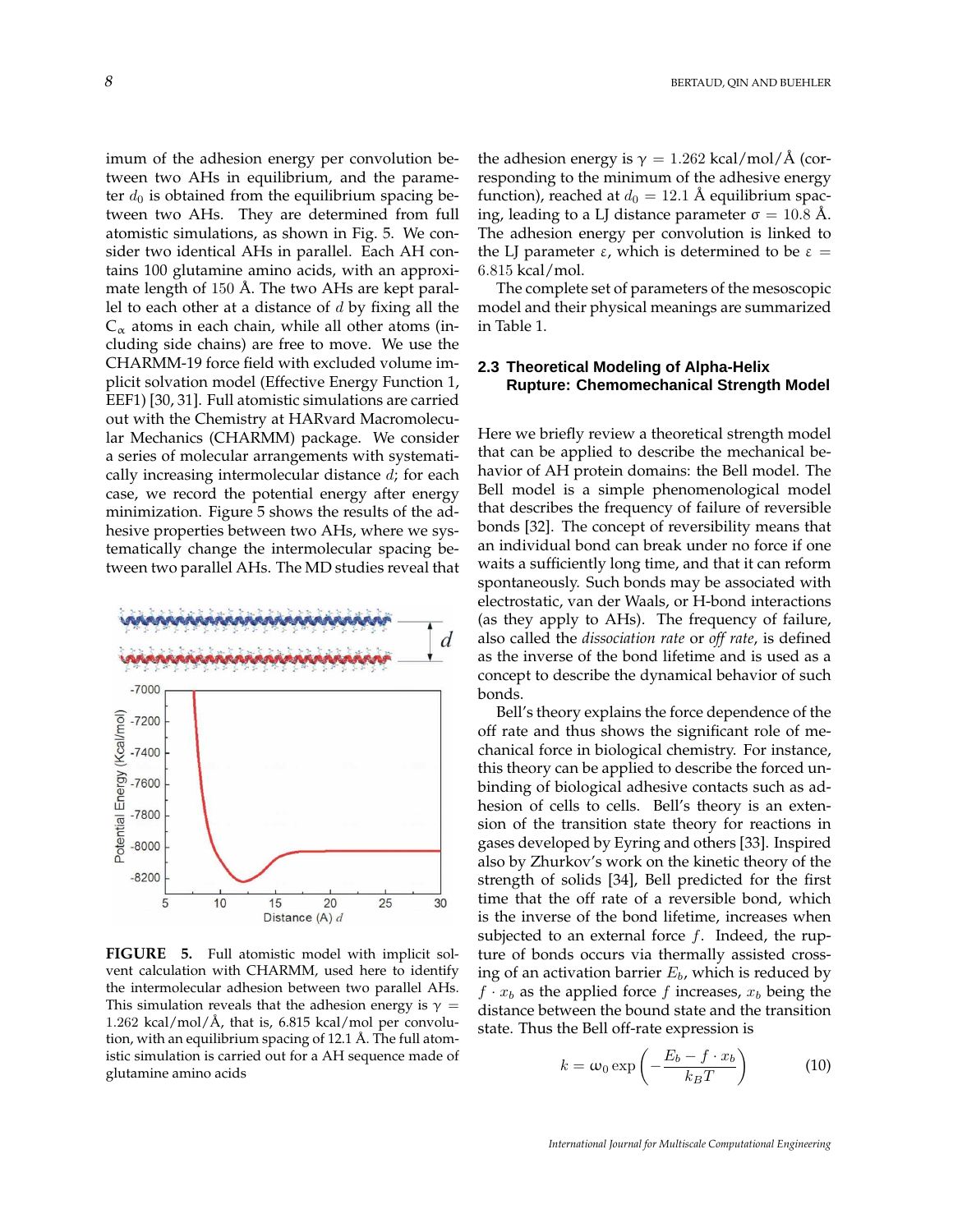| tions"                                                                      |                  |
|-----------------------------------------------------------------------------|------------------|
| Parameters                                                                  | Numerical values |
| Equilibrium bead distance of the folded state $x_0$ [Å]                     | 5.4              |
| Equilibrium bead distance of the unfolded state $x_1$ [Å]                   | 10.8             |
| Distance between folded state and transition state $x_b$ [Å]                | 1.2              |
| LJ distance parameter between beads of two AHs, $\sigma$ [Å]                | 10.8             |
| Energy barrier between folded state and transition state $E_b$ [kcal/mol]   | 11.1             |
| Energy barrier between unfolded state and transition state $E_r$ [kcal/mol] | 6.7              |
| Energy minimum between beads of two AHs, $\varepsilon$ [kcal/mol]           | 6.815            |
| Equilibrium angle $\theta_0$ [deg]                                          | 180              |

**TABLE 1.** Summary of parameters of the mesoscale model, derived from geometrical analyses and atomistic simulatio

 $a$  Table corresponds to Eqs. (1)–(9) as well as to the discussion presented throughout Section 2.2. Abbreviations are as follows: AH, alpha-helix; LJ, Lennard-Jones.

Mass of each mesoscale bead [amu] 400

where  $\omega_0$  is the natural vibration frequency and  $k_BT$  is the thermal energy. The force  $f_0 = E_b/x_b$ represents the force needed for the energy barrier to vanish completely. This expression can be rearranged to yield an expression of strength as a function of pulling velocity  $v$ :

Bending stiffness parameter  $K_B$  [kcal/mol/rad<sup>2</sup>

$$
f(v, E_b, x_b) = \frac{k_B T}{x_b} \ln(v) - \frac{k_B T}{x_b} \ln(x_b \omega_0) + \frac{E_b}{x_b}
$$
 (11)

with  $v = \Delta x / \Delta t$  as the pulling speed at which a protein structure is deformed. We will use Eq. (11) in the following sections in a comparison between the theoretical model and simulation results (for further details regarding this model and its derivation, we refer the reader to [27]).

#### **3. COMPUTATIONAL RESULTS**

The first step of the application studies is the validation of the mesoscale results against full atomistic simulation results. Figure 6 presents the validation of our mesoscale model by direct comparison of the strength of AH protein domains with full atomistic results of the rupture mechanics of an AH protein domain. The straight line in this plot corresponds to the predictions by the theoretical Bell model (Eq. (11)), discussed in Section 2.3.

Figure 7 depicts the entire force-strain curve for a stretching experiment on the 14-bead mesoscopic model of an AH with a length of  $70.2 \text{ Å}$ , at a temperature of 300 K and a pulling rate of 0.1 m/s. The curve shows the three typical regimes observed in



] 21.589

**FIGURE 6.** Validation of the mesoscopic model by comparison with full atomistic results (MD results taken from [27]). The plot shows the rate dependence of the unfolding force for both the mesoscopic and atomistic models. The mesoscale model is in very good agreement with the full atomistic simulations, validating the fitting of the mesoscopic bond potential. The figure further illustrates that the mesoscale model is capable of reaching much slower pulling rates than those accessible to full atomistic simulation studies, here shown for the slowest pulling speed of 0.0001 m/s

full atomistic simulations: an elasticity regime at low strain, an energy dissipation regime that corresponds to the unfolding of the 13 bonds (13 peaks on the curve), and the subsequent regime of stretching of the backbone bonds. The peaks of force, which correspond to the AH rupture force, fit atomistic re-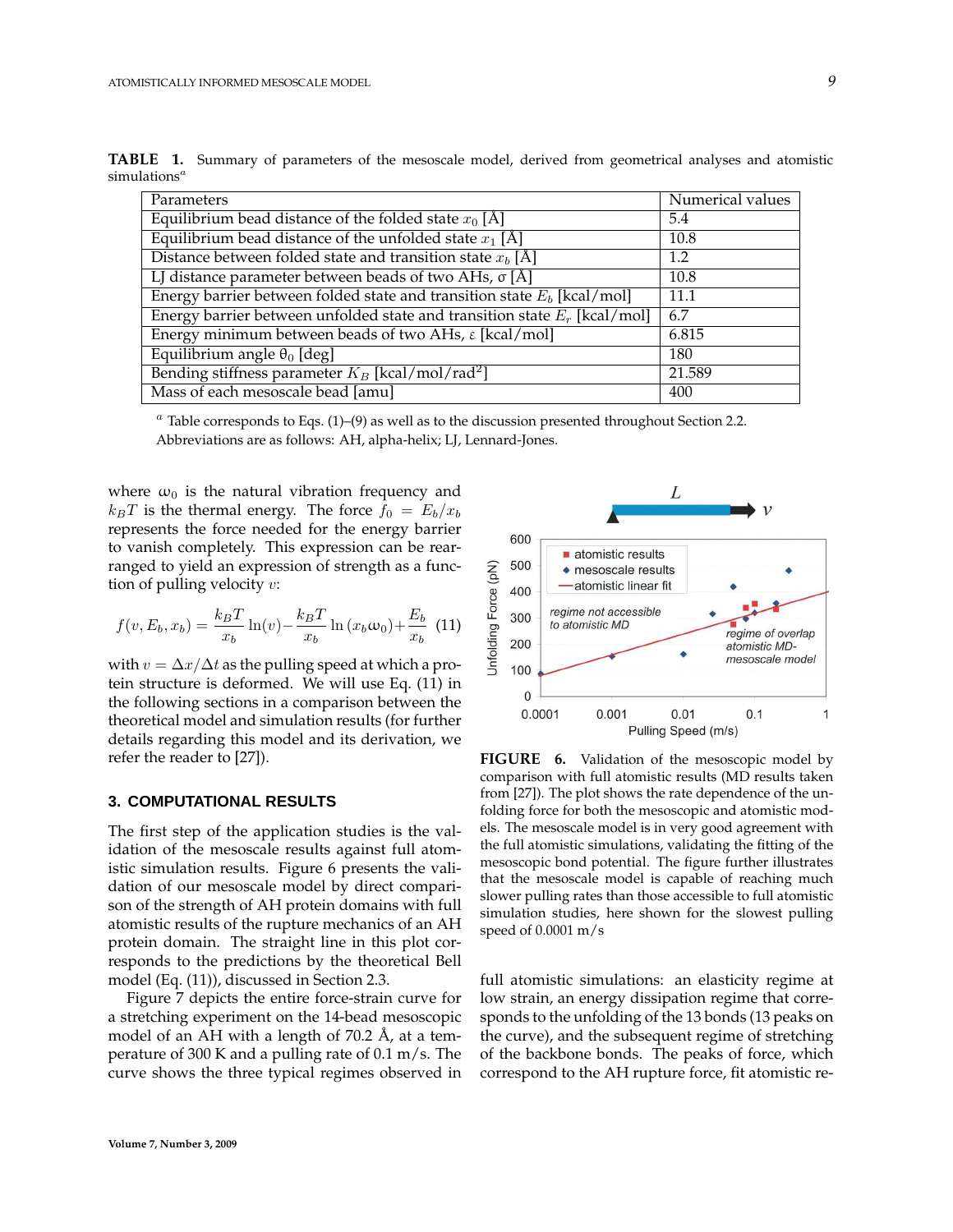

**FIGURE 7.** Entire force-strain curve for a stretching experiment on the 14-bead mesoscopic model of an AH (with a length of  $70.2$  Å at a temperature of  $300$  K and a rate of  $0.1 \text{ m/s}$ . The mesoscale curve shows the three typical regimes observed in full atomistic simulations: an elasticity regime (before the first peak occurs), an energy dissipation regime, which corresponds to the unfolding of the 13 bonds (corresponding to the 13 peaks on the curve), and the regime of stretching of the backbone bonds. The peaks in the mesoscale model, corresponding to the rupture forces, agree very well with the rupture force measured from full atomistic simulation. We note that the full atomistic simulation curve presents only small fluctuations since the atomistic system has about 3,000 times more particles (atoms) than the mesoscale model, and thus a larger number of interactions contribute to the damping of force relaxation during unfolding of convolutions. The dotted line approximates the increase of rupture force with increasing strain. In agreement with atomistic simulations reported earlier [28], the third regime sets in at approximately 135% strain

sults very closely. Both full atomistic and mesoscale models predict an initial rupture force, referred to as the angular point, of approximately 350 pN, with a slight increase as the strain is increased. The results shown in Fig. 6 illustrate a key advantage of the coarse-grained model in reaching much longer timescales than what could be achieved in full atomistic simulations (the current limit in MD simulations is 0.01 m/s, whereas we have easily reached a 100-fold increase in accessible timescales using our mesoscale model). Experimental results of stretching and breaking single AH domains [35, 36] (with a length of less than 100 Å) report forces between  $140$ and 240 pN during unfolding, corresponding to the force level predictions at ultraslow pulling speeds.

Next, we illustrate the application of this model to AH protein domains with three distinct lengths, L: 5, 14, and 81 beads (thus corresponding to  $L =$ 21.6 Å,  $70.2$  Å, and  $432$  Å lengths, respectively, or equivalently, 4, 13, and 80 convolutions). Figure 8 shows the strength obtained from our model for these three different lengths. We observe that the rupture strength decreases as the length increases. The first force peak of the five-convolution system is approximately 500 pN and is thus almost twice as high as the 81-convolution structure, where the strength approaches 250 pN. We note that the simulation of the system with  $432$  Å length would not have been possible with a full atomistic simulation (the atomistic simulation for a  $70.2 \text{ Å}$  protein structure took several weeks of computational time). We have used the simulation results to fit an empirical equation of the form

$$
f(L) = a \ln(L/L_0) + b \tag{12}
$$

where we find  $a = -74.463$  pN,  $b = 689.08$  pN, and  $L_0 = 1$  Å. Extrapolating the strength values predicted from Eq. (12) to ultralong protein lengths yields a strength of 125 pN at a length of  $2,000 \text{ Å}$ 



**FIGURE 8.** Strength properties of AHs with different lengths, ranging from  $L = 21.6$  Å to  $L = 432$  Å, at a 0.1 m/s pulling rate. The results illustrate that the strength decreases as the length of the AH increases. This behavior also explains the continuous strengthening effect observed in Fig. 7. As more turns are broken at increasing strain, the force required to break the increasingly short AH segments increases. The continuous line shows a fit to the data obtained from mesoscale simulations (see Eq. (12) for the equation and numerical fitting parameters)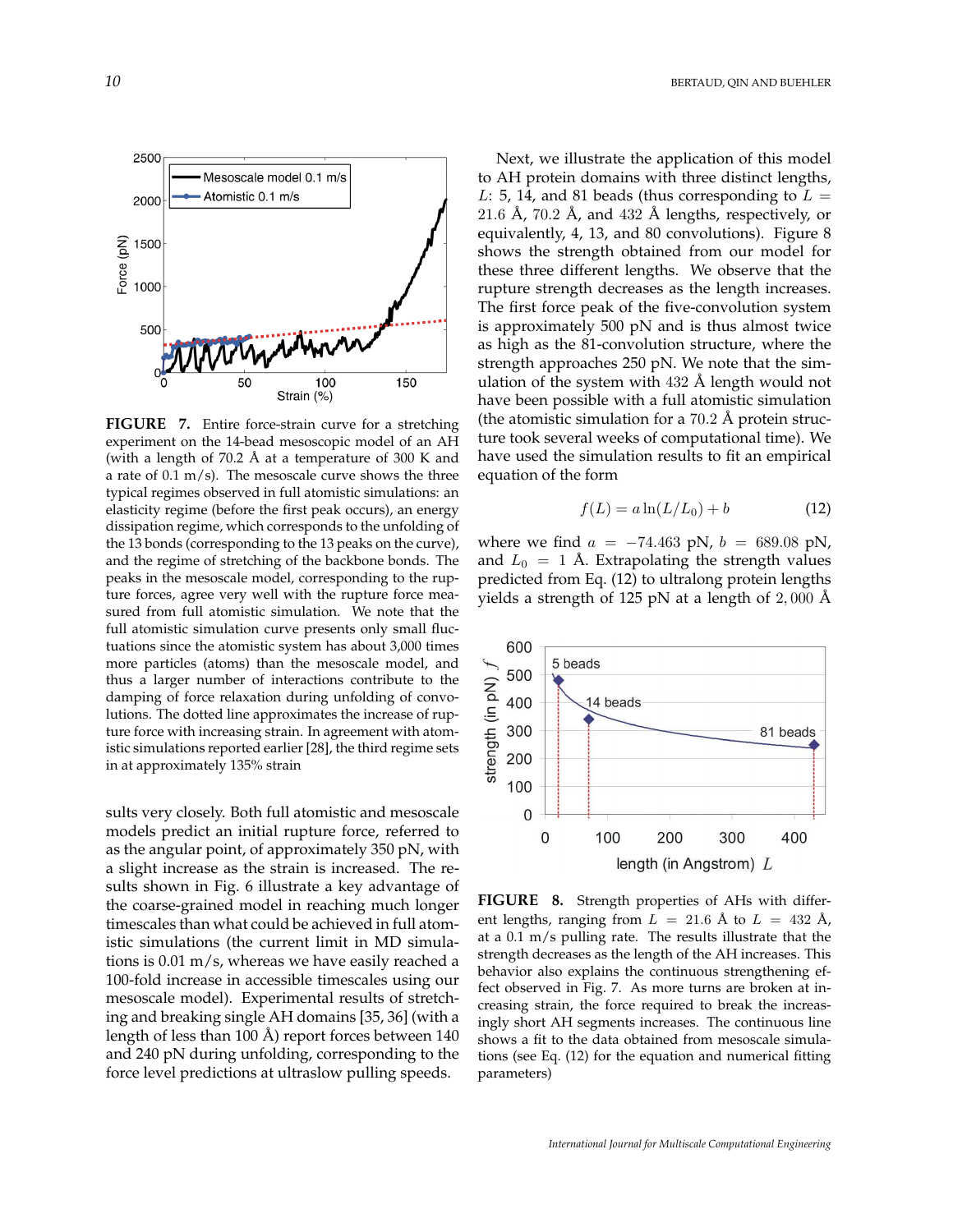(= 200 nm), thus only one-fourth of the strength at  $21.6$  Å. In summary, our model predicts that the strength of AHs decreases as the length increases. Notably, this weakening behavior with increasing molecular lengths also explains the continuous strengthening effect observed in Fig. 7 (indicated using the dotted line). This is because as more turns are broken at increasing strains, the force required to break the increasingly short AH segments increases. We leave further investigation of this length-scale effect to future studies.

We present a second application of our mesoscopic model to study the shear strength of two parallel AH proteins with the same three lengths:  $21.6$  Å,  $70.2$  Å, and  $432$  Å. Figure 9 shows a



**FIGURE 9.** Shear strength of an assembly of two AHs. **(a)** Schematic of the coarse-grained model set up for the shearing of two aligned AH protein domains. One strand has its end fixed and the second strand is pulled in the opposite direction at a constant velocity  $v = 0.1$  m/s. **(b)** Entire force strain curve for a shearing experiment on the mesoscopic model of two parallel AH protein domains (here we use 14 beads per AH strand, a pulling velocity of 0.1 m/s, and a temperature of 300 K). The shear strain is defined as the ratio between the extension and the equilibrium distance between two AH strands. This plot shows three different regimes: first, an elasticity regime, as we start shearing; then a plateau regime, which corresponds to the sliding of the pulled strand along the fixed strand; and last, a zero-force regime, once the two strands separate. The average of the force value over the plateau regime gives the mean shear strength (indicated with the horizontal red dashed line)

schematic of the coarse-grained model for the shearing of two AH protein domains in parallel (Fig. 9(a)). The extremity of one strand is fixed, and the second strand is pulled in the opposite direction at a constant velocity  $v = 0.1$  m/s. Figure 9(b) depicts the entire force-strain curve for a shearing experiment on the mesoscopic model of two parallel AH protein domains (here we use a length of 14 beads for each AH strand, a pulling velocity of 0.1 m/s, and a temperature of 300 K). The shear strain is defined as the ratio between the extension and the equilibrium distance between two AH strands. This plot shows three distinct regimes: first, an elasticity regime, as the shearing begins; then a plateau regime, which corresponds to the sliding of the pulled strand along the fixed strand; and last, a zero-force regime, once the two strands separate. The average of the force value over the plateau regime provides an estimate for the mean shear strength. Figure 10 shows snapshots during shearing of two AHs: a short and a long AH structure. The predominant deformation mechanism is shearing, with only a few unfolded convolutions appearing in the long case (red segments). This behavior is expected since the shear resistance of 83 pN is lower than the rupture strength of AHs, which approaches values of more than 200 pN (see the results in Fig. 8). Figure 11 shows the shear strength prop-



**FIGURE 10.** Dynamical mechanisms of shearing two AHs for  $(a)$  a short length of 70.2 Å  $(14 \text{ beads})$  and for **(b)** a long length of  $432 \text{ Å}$  (81 beads). The predominant deformation mechanism is sliding, with some unfolded convolutions appearing in the long case (visualized by red segments)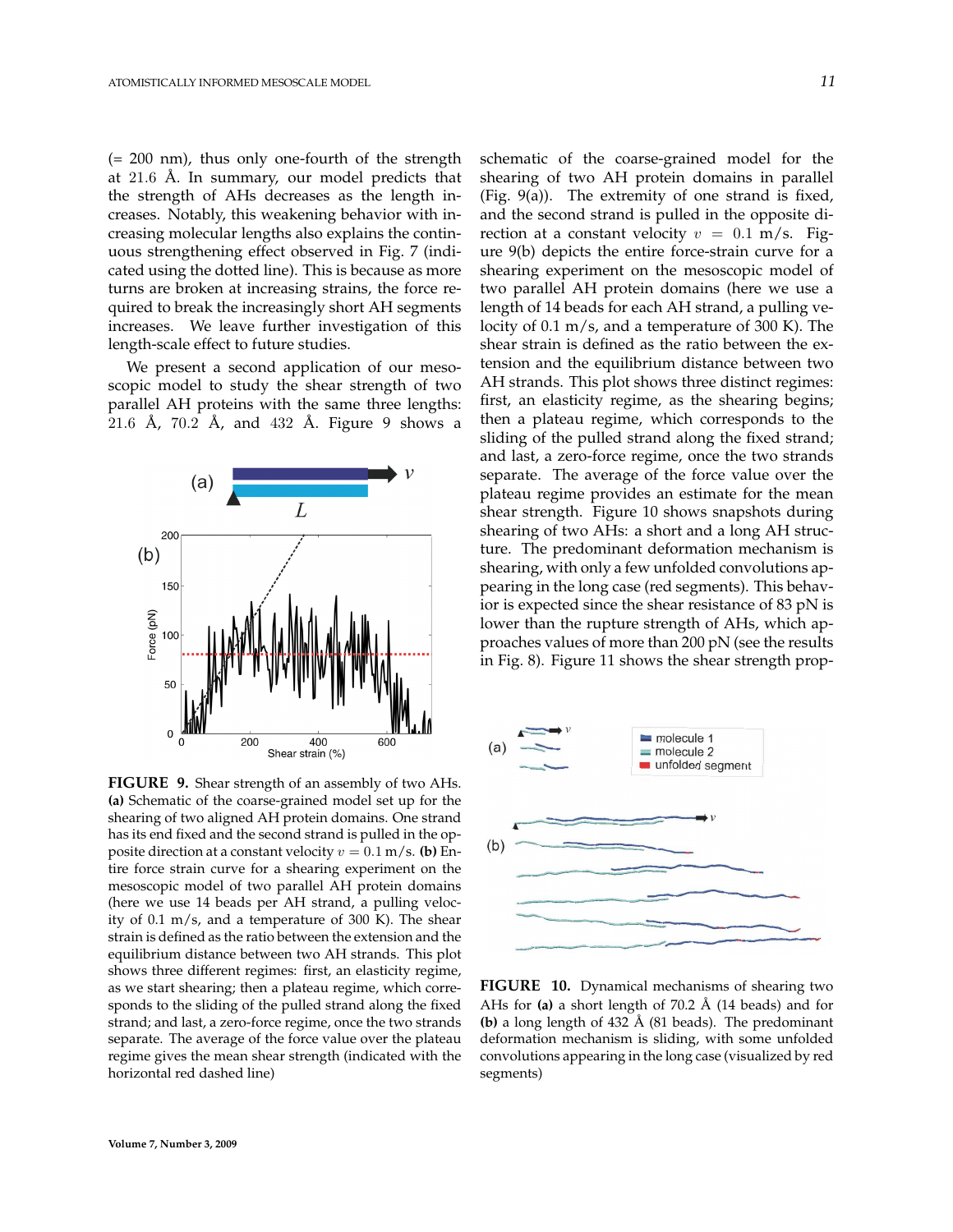

FIGURE 11. Shear strength properties of two parallel AHs with different lengths ranging from  $L = 21.6$  Å to  $L = 432 \text{ Å}$ , at a 0.1 m/s pulling rate. For different lengths, the plot shows the mean shear strength obtained from the force strain curve of the shearing experiment. The results illustrate that the shear strength does not significantly depend on the length, as opposed to the tensile strength, where the mean shear strength value is approximately 83 pN. The constant shear strength behavior may be explained by a simple theoretical model based on variation of surface energy (model described in Eq. (13)). We note that for this range of lengths, the shear strength is below the tensile strength (which is  $> 200$  pN; see Fig. 8), and thus we do not observe unfolding of the whole AH strand as shear deformation occurs

erties of two parallel AHs obtained with three different lengths ranging from  $L = 21.6$  Å to  $L = 432$  Å, at a 0.1 m/s pulling rate. The results illustrate that the shear strength does not significantly depend on the length as opposed to the tensile strength. On average, the mean shear strength value is about 83 pN.

The shear strength may be estimated by a simple theoretical model based on the variation of the total surface energy of the system as the two AHs are sheared. During the shearing experiment, once failure due to intermolecular shear initiates, the pulled AH slides relative to the fixed AH, and thus the surface of contact between the two strands decreases. Therefore the total surface energy of the system increases as the strands are being separated. Thus, for a shear extension  $\Delta L$ , the work done by the pulling force  $f$  should equal the increase of surface energy of the system:

$$
f \cdot \Delta L = \gamma \cdot \Delta L \tag{13}
$$

where  $\gamma$  is the adhesion energy per length as measured from full atomistic simulations ( $\gamma$  = 1.262 kcal/mol/Å, dimension of force). Equation (13) leads to

$$
f = \gamma \tag{14}
$$

According to this model, the theoretical shear strength equals 87.6 pN. The theoretical value of the shear strength is constant and thus agrees with the existence of a shear strength plateau regime, as observed in the mesoscopic simulations. Moreover, the theoretical value of the shear strength approximately equals the shear strength value measured from simulations (83 pN). Therefore this simple theoretical model seems to be relevant to describe the shear strength between parallel AHs. The small difference between the numerical values of theory and simulation may be explained by the fact that our simple theoretical model does not include the effect of the pulling rate, which might shift the measured shear strength to larger values.

#### **4. DISCUSSION AND CONCLUSION**

The coarse-grained model enables us to simulate the dynamics of large systems over a large range of length and timescales. The model is capable of reaching timescales of several microseconds and longer, with a quantitative accuracy comparable with full atomistic MD simulations. Such relatively long simulations can be carried out within several days of computational time (on a single Intel Xeon CPU). In comparison, MD simulations of the dynamical behavior at fractions of microseconds can take weeks and months of computational time (even on a large parallelized simulation setup). This reflects a considerable speedup due to the coarsegraining approach, while the model is still capable of describing the small- and large-deformation force-strain response characteristics (e.g., softening at  $\approx$  10% strain and stiffening at  $\approx$  135% strain) as well as strength values quite accurately. The application to structures of different lengths and arrangements (see the results shown in Figs. 8–11) illustrates the unique ability of our mesoscale model to describe how structure (that is, size, length, geometry) influences strength properties and mechanisms of deformation. Earlier attempts at describing the rupture mechanics of protein domains with coarse mesoscale models have not included such a level of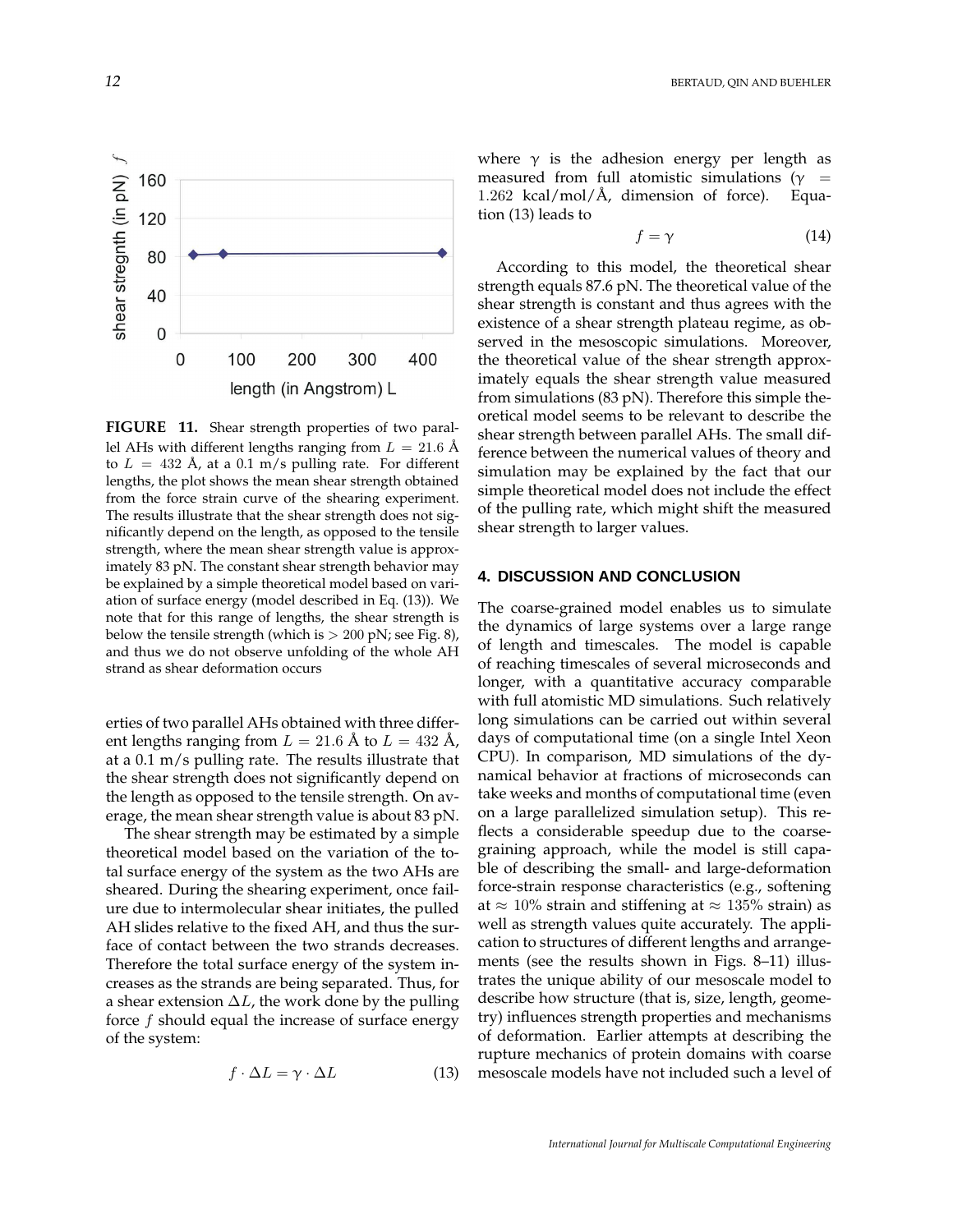detail and have thus not been capable of describing how structure and strength properties are linked. Our results show that intermolecular sliding is the dominating mechanism of deformation, suggesting that AHs remain intact during deformation of AH assemblies. Further investigations to elucidate the effects of varying amino acid sequences on this behavior will be necessary to understand better how the chemical structure and overall mechanical deformation mechanisms and strength properties are related.

Potential applications of the coarse-grained AH protein domain model presented here could be further studies of length-scale effects on AH strength and elasticity, and the effects of hierarchical arrangements of AH-based protein domains. Further studies could focus on larger variations of timescales (e.g., to extend to even slower pulling speeds) and the development of similar formulations for coiled-coil proteins or larger-level hierarchical protein structures.

#### **ACKNOWLEDGMENTS**

This research was supported by the Air Force Office of Scientific Research (AFOSR). Additional support from NSF, the Office of Naval Research (ONR), and DARPA is greatly acknowledged. J.B. acknowledges support from the Schoettler Fellowship Program at the Massachusetts Institute of Technology.

#### **REFERENCES**

- 1. Alberts, B., et al., *Molecular Biology of the Cell*. Taylor & Francis, New York, 2002.
- 2. Astbury, W. T., and Street, A., X-ray studies of the structures of hair, wool and related fibres. I. General. *Trans. R. Soc. London, Ser. A*. **230**:75– 101, 1931.
- 3. Weiner, S., and Wagner, H. D., The material bone: Structure mechanical function relations. *Annu. Rev. Mater. Sci.* **28**:271–298, 1998.
- 4. Vincent, J. F. V., *Structural Biomaterials*. Princeton University Press, Princeton, NJ, 1990.
- 5. Fratzl, P., and Weinkamer, R., Nature's hierarchical materials. *Prog. Mater. Sci.* **52**:1263–1334, 2007.
- 6. Courtney, T. H., *Mechanical Behavior of Materials*. McGraw-Hill, New York, 1990.
- 7. Broberg, K. B., *Cracks and Fracture*. Academic Press, San Diego, 1990.
- 8. Hirth, J. P., and Lothe, J., *Theory of Dislocations*. Wiley-Interscience, New York, 1982.
- 9. Engler, A. J., Sen, S., Sweeney, H. L., and Discher, D. E., Matrix elasticity directs stem cell lineage specification. *Cell.* **126**:677–689, 2006.
- 10. Gautieri, A., Vesentini, S., Redaelli, A., and Buehler, M. J., Single molecule effects of osteogenesis imperfecta mutations in tropocollagen protein domains. *Protein Sci.* **18**(1):161–168, 2009.
- 11. Suresh, S., Spatz, J., Mills, J. P., Micoulet, A., Dao, M., Lim, C. T., Beil, M., and Seufferlein, T., Connections between single-cell biomechanics and human disease states: Gastrointestinal cancer and malaria. *Acta Biomater.* **1**:15–30, 2005.
- 12. Jin, Y.-S., Rao, J., and Gimzewski, J. K., Nanomechanical analysis of cells from cancer patients. *Nature Nanotechnol.* **2**:780–783, 2007.
- 13. Tirion, M., Large amplitude elastic motions in proteins from a single-parameter, atomic analysis. *Phys. Rev. Lett*. **77**:1905–1908, 1996.
- 14. Haliloglu, T., Bahar, I., and Erman, B., Gaussian dynamics of folded proteins. *Phys. Rev. Lett.* **79**:3090–3093, 1997.
- 15. Hayward, S., and Go, N., Collective variable description of native protein dynamics. *Annu. Rev. Phys. Chem.* **46**:223–250, 1995.
- 16. Tozzini, V., Coarse-grained models for proteins. *Curr. Opin. Struct. Biol.* **15**:144–150, 2005.
- 17. West, D. K., Brockwell, D. J., Olmsted, P. D., Radford, S. E., and Paci, E., Mechanical resistance of proteins explained using simple molecular models. *Biophys. J*. **90**:287–297, 2006.
- 18. Dietz, H., and Rief, M., Elastic bond network model for protein unfolding mechanics. *Phys. Rev. Lett.* **100**(9): paper # 098101, 2008.
- 19. Sulkowska, J. I., and Cieplak, M., Mechanical stretching of proteins—a theoretical survey of the Protein Data Bank. *J. Phys. Condens. Matter*. **19**:283201, 2007.
- 20. Bathe, M., A finite element framework for computation of protein normal modes and mechanical response. *Proteins Struct. Function Bioinformatics*. **70**:1595–1609, 2008.
- 21. Bahar, I., and Jernigan, R., Inter-residue poten-